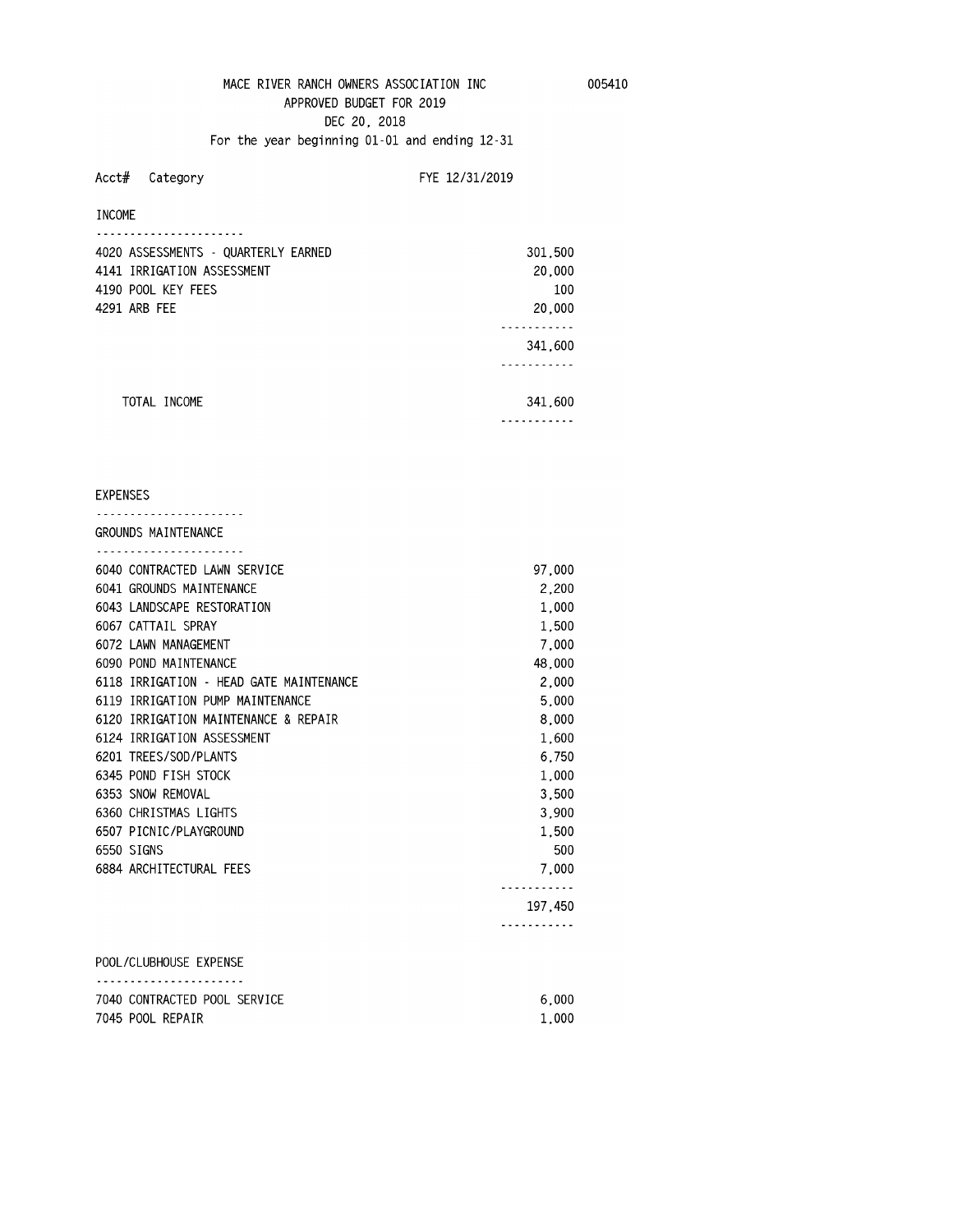**For the year beginning 01-01 and ending 12-31** 

# **Acct# Category FYE 12/31/2019**

| 7050 CLUBHOUSE CLEANING                    | 7,000  |
|--------------------------------------------|--------|
| 7090 CLUBHOUSE-EQUIP REPAIR                | 600    |
| 7200 CLUBHOUSE REPAIRS                     | 600    |
| 7240 SIGNS-POOL & CLUBHOUSE                | 250    |
| 7280 CLUBHOUSE EXTERMINATING               | 800    |
| 7285 CLUBHOUSE UTILITIES - ID POWER ACCT#7 | 750    |
| 7311 INTERNET                              | 2,500  |
|                                            | .      |
|                                            | 19,500 |
|                                            |        |
|                                            |        |
| UTILITIES                                  |        |
| 7905 ID POWER - POND #1 METER#4280         | 5,700  |
| 7906 ID POWER - POND #2 METER#9569         | 370    |
| 7907 ID POWER - POND #3 METER#4278         | 1,000  |
| 7908 ID POWER - MACE LIGHTS METER#0579     | 350    |
| 7909 ID POWER - WATER VISTA METER#2474     | 4,000  |
| 7910 ID POWER - CLUBHOUSE METER#2570       | 2,500  |
| 7911 ELECTRIC - POND #4 ID#6790            | 1,000  |
| 7915 IDAHO POWER - METER# 8488             | 8,000  |
| 7916 IDAHO POWER - ACCT# 37807             | 800    |
| 7920 UNITED WATER - #2660                  | 615    |
| 7922 EAGLE SEWER - #43.1900.1              | 450    |
| 7935 IDAHO POWER - ACCT# 2222150167        | 5,000  |
| 7940 TRASH REMOVAL                         | 2,400  |
| 7973 IDAHO POWER - ACCT # 2223879111       | 1,500  |
| 7980 IDAHO POWER - ACCT# 2222459485        | 12,000 |
| 7985 INTERMOUNTAIN GAS - ACCT#06948934093  | 2,000  |
|                                            |        |
|                                            | 47,685 |
|                                            |        |
| ADMINISTRATIVE                             |        |
| .                                          |        |
| 8020 MANAGEMENT FEE                        | 22,872 |
| 8040 POSTAGE                               | 700    |
| 8060 COPIES/PRINTING/SUPPLIES              | 3,000  |
| 8061 WEBSITE                               | 750    |
| 8070 ACCOUNTS RECEIVABLE COLLECTIONS       | 500    |
| 8080 CPA SERVICES                          | 280    |
| 8100 LEGAL EXPENSE                         | 500    |
| 8180 INCOME TAX                            | 10     |
| 8322 SPECIAL EVENTS                        | 200    |
| 8381 ANNUAL MEETING EXPENSE                | 250    |